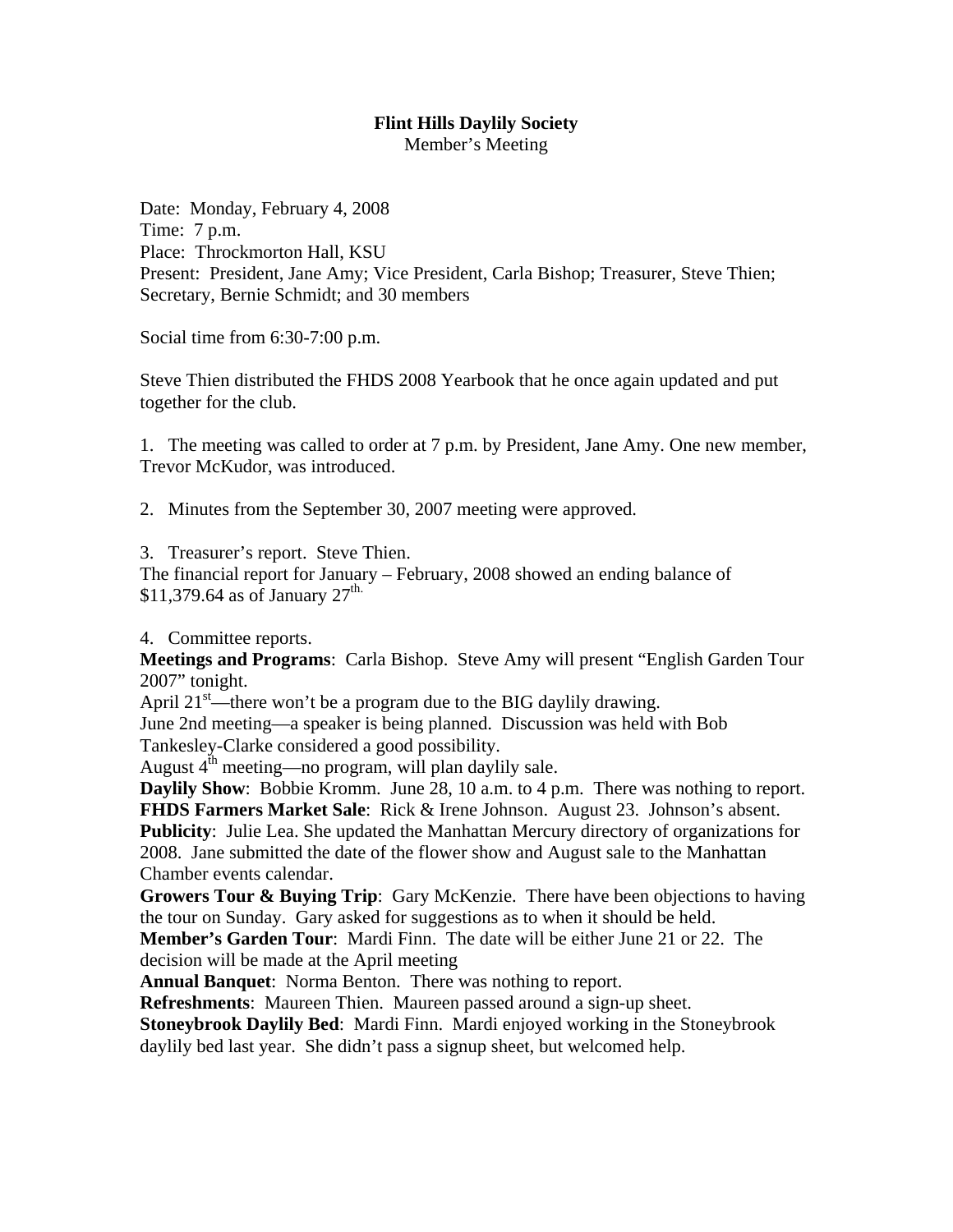**Membership**: Jo Lyle. She has sent a number of cards to members and reminded members to let her know of circumstances that need her attention. Linda Marston thanked the club for the cards she received.

**Manhattan Area Garden Show**: Ernie Minton. The show is Friday, February 22 from 5:30 p.m. to 7:30 p.m., Saturday 9 a.m. to 5 p.m. and Sunday, Noon to 4 p.m. at Cico Park. DVD rental for use during the garden show was discussed. Using a TV was considered a safer option (concerning theft) than a laptop. There is a need for 3-4 people for setup and people for two-hour shifts.

**Media Specialist**-**Librarian**: Marian Quinlan. She has tapes and a labeler that can be checked out.

**2009 Regional Meeting Chair**: Steve Amy. This will be the club's busy year. Host gardens and refreshment committees will receive a list of expectations. Committees will be needing volunteers. The club will need bus captains to ride buses. Breakfast will be served at the hotel and snacks will be served at various gardens. Steve is still gathering information.

**Reporter for MoKanOk**: Bernie Schmidt. Secretarial duties have been expanded to include newsletter reporter.

5. Old Business. The club agreed to continue with favorite daylily pictures and the five minute trouble shooting questions. Those with last names A thru M were asked to bring pictures for the April 21 meeting.

Steve has a list of members with guest plants that need to be returned in 2008. If the plants have been struggling to multiply, let Steve know and he will delay the return date.

6. New Business. Steve Thien presented two motions. Motion titles: Club Participation Daylily Purchase and Hybridizer Daylily Purchase. Both require members to meet designated criteria to be eligible to participate in the drawings for guest daylilies. Discussion followed and after some changes both motions were approved. These motions will go into effect in 2009.

Jane introduced the idea of a mentor program. It was well received and a sign-up sheet was passed for those willing to be mentors and those wanting a mentor. Jo Lyle will chair the mentor program.

Steve Thien reviewed the 2008 Yearbook and some changes to member's information were necessary.

We were reminded by Steve Amy that the Region 11 Winter Gathering: is February 15, 16, and 17 in Kansas City. Among the activities is a Judge I class, Steve Thien's presentation: "Soil Matters: Digging into Soil" and a daylily auction.

7. Refreshments. We broke for refreshments at 8:20. They were provided by Mardi, Jo Lyle and Maureen.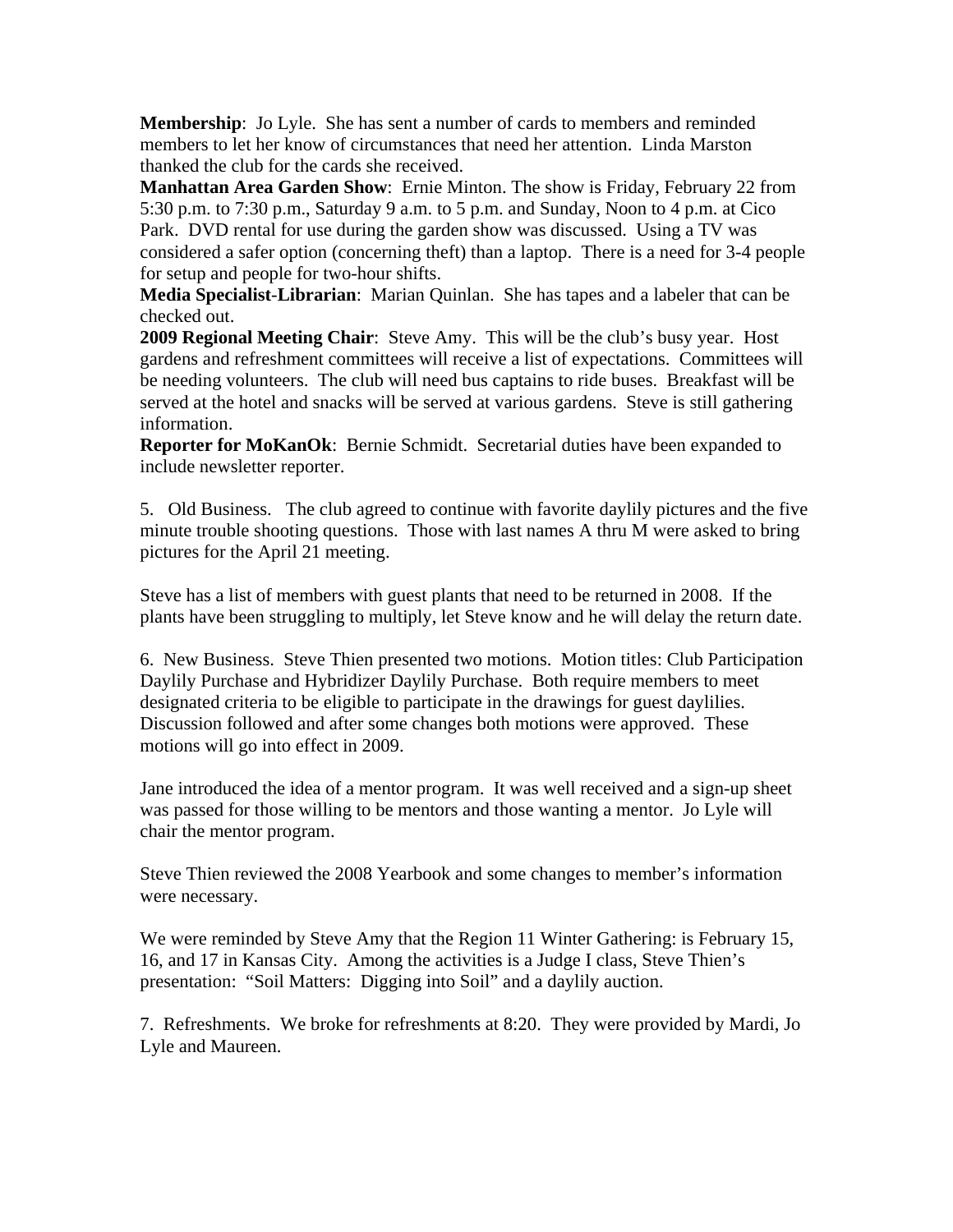8. Program. Steve and Jane Amy traveled to England last summer and visted many of England's wonderful gardens. Steve Amy presented a slide show entitled "English Garden Tour 2007." Some of the gardens they visited were: Hyde Park, London; Kiftsgate in Gloucestershire; the Savill Garden in Windsor (created under the patronage of the Royal family) and Sissinghurst Castle Garden, made up of ten separate gardens. The beautiful and tranquil English gardens are made up of hundreds of acres of flowers, trees, hedges and sculptures. The gardens use walls, hedges, gaps in the hedges to separate gardens or to entice the visitor to the next garden or to just come and sit.

9. Steve Thien held the daylily drawing of Enman Joiner doubles.

10. The meeting was adjourned at 9:25 p.m.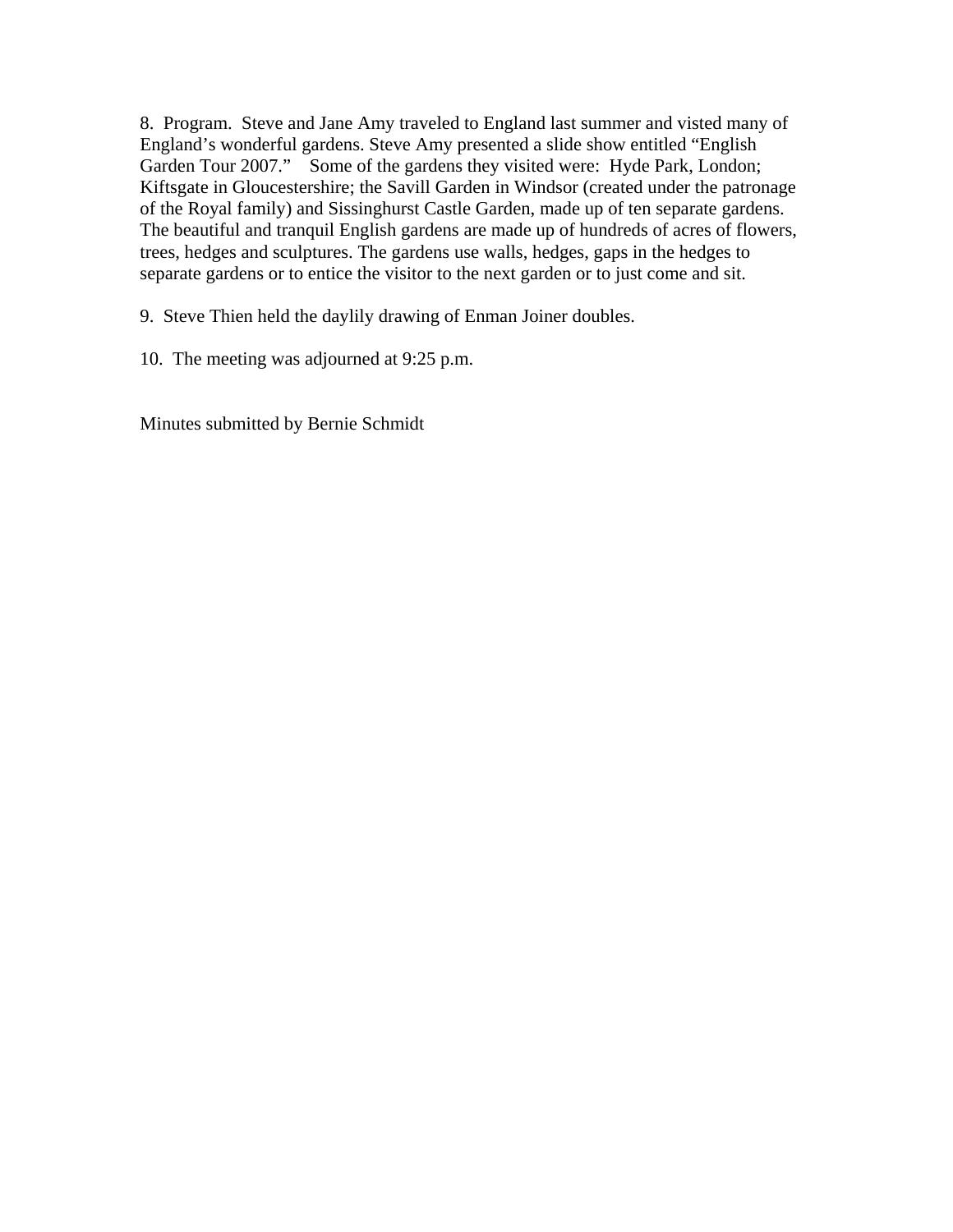Member's Meeting

Date: Monday, April 21, 2008 Time: 7 p.m. Place: Throckmorton Hall, KSU Present: President, Jane Amy; Vice President, Carla Bishop; Treasurer, Steve Thien; Secretary, Bernie Schmidt; and 29 members

Social time was held from 6:30 -7:00 p.m.

1. The meeting was called to order at 7 p.m. by President, Jane Amy. Two new members were introduced. The new members are Shirley Masterson and her daughter Ann Masterson.

2. Minutes from the February 4, 2008 meeting were approved.

3. Treasurer's report. Steve Thien.

The financial report for March-April, 2008 showed an ending balance of \$11,419.89 as of April 18.

4. Committee reports.

**Meetings and Programs**: Carla Bishop. It has been confirmed that Bob Tankesley-Clarke will be our speaker for the June  $2<sup>nd</sup>$  meeting. The club will provide him with a \$150 honorarium, travel and hotel expenses. He will be staying at the Clarion Hotel. If anyone wants to be included in the group that will meet with him for dinner, let Carla know.

**Daylily Show**: Bobbie Kromm. The daylily show is June 28, 10 a.m. to 4 p.m. Bobbie will hand out a signup sheet (work commitments) at the next meeting. Jane has ordered more brochures to make them available to interested people.

**FHDS Farmers Market Sale**: Rick & Irene Johnson. August 23. Rick asked if we would need a banner. Steve Amy suggested a vinyl banner. Possible uses would be at the daylily show, FHDS farmer market sale, and perhaps it could be placed over the 2009 Regional registration table. Jane will check into a banner. The FHDS sale will be held at the regular courthouse location.

**Publicity**: Julie Lea. The purchase of bookmarks was discussed. Jane suggested the bookmarkers be made for the flower show and to advertise the fall sale. Rick and Irene will have them made.

**Growers Tour & Buying Trip**: Gary McKenzie. The buying tour will be held June  $29<sup>th</sup>$ . The gardens visited will be: Gene & Penny Stormann of Pleasant Hill Daylilies, (Topeka), Rich Schaplowsky and Gaye Tannenbaum of South Wind Daylily Farm Oskaloosa), Allen & Hanna Clinton of Clair de Lune Garden (McLouth), and Ralph & Mary Gale (Eskridge).

**Member's Garden Tour**: Mardi Finn. Absent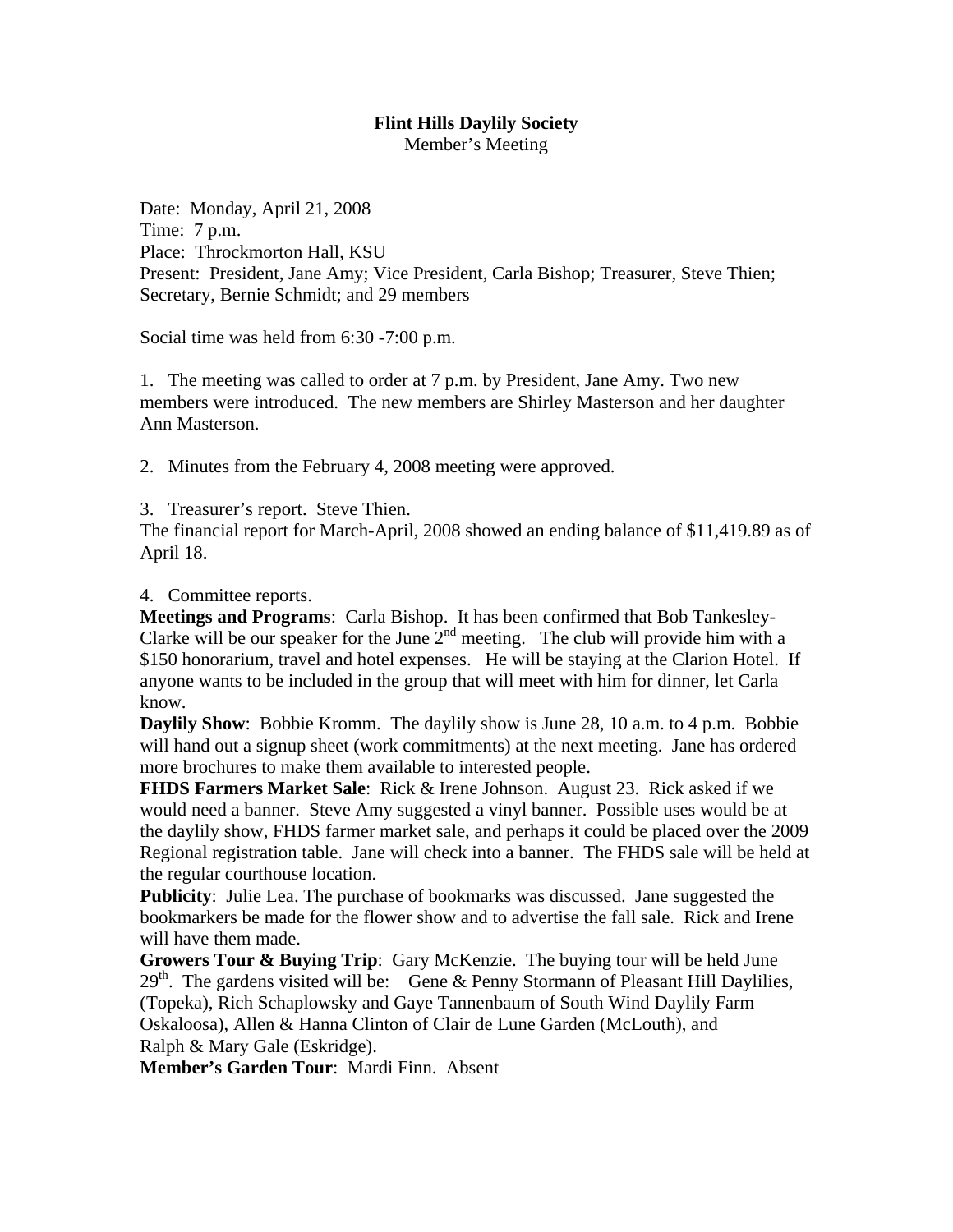**Annual Banquet**: Norma Benton. The meeting will be September 28<sup>th</sup> at one of the Presbyterian churches in Manhattan.

**Refreshments**: Maureen Thien. Refreshments for the next meeting will be provided by Wendy Dunafon, Carla Bishop and Bernie Schmidt. Maureen will give a reminder call. **Stoneybrook Daylily Bed**: Mardi Finn. Absent.

**Membership and Mentor Program:** Jo Lyle. The new mentor program is being used by members.

**Manhattan Area Garden Show**: Ernie Minton. Absent. Steve Thien provided the garden show report. The show cost the club \$90 and resulted in no new members. It was decided that the club isn't just about new members, but rather educating and community outreach. The motion to continue to participate in the Manhattan Area Garden Show was approved. However, we won't participate in 2009 due to our hosting the Regional. The next club participation will be in 2010.

**Media Specialist**-**Librarian**: Marian Quinlan. She has tapes and a labeler that can be checked out.

**2009 Regional Meeting Chair**: Steve Amy. The only committee without a chair is the hospitality committee. Julie and Chris have volunteered to be in charge of the auction. Captains of the buses are needed. They will need to learn the route and be able to give points-of- interest along the way. Jo Lyle is registrar. Marian Quinlan will help with registration and putting the registration packets together. One hundred and twenty-five registrants would be considered good. Bobbie Kromm, food committee, asked for food suggestions. Breakfast will be served at the hotel; snack foods, bottled water and lunch will be served at various gardens.

**Reporter for MoKanOk**: Bernie Schmidt. The spring issue will be late according to Jane Amy.

5. Old Business. The five minute trouble shooting question: What type of mulch is best for daylilies? Types used by club members are free mulch from the city dump, fresh chipped wood chips, and cedar mulch. Don't put any of it too close to the plant to prevent rot.

This meeting A thru M brought their favorite daylily pictures. The next meetings, June 2nd, names N through Z are to bring their favorites.

A vote, taken by a show of hands, decided the theme for the 2009 Regional. "Prairie Promenade," Steve Thien's entry, was chosen from eight entries. He was awarded the daylily "Shores of Time" for his winning entry.

The club revisited Steve Thiens's motion regarding designated criteria to be eligible to participate in the drawing for guest daylilies. No changes were made.

6. New Business. .

We were reminded by Steve Amy that the National Meeting is May 14-17 in Houston. The Regional Meeting is July 4, 5, and 6 in Wichita. He encouraged everyone to register and attend the Regional in Wichita. I'll be helpful in our planning for next year.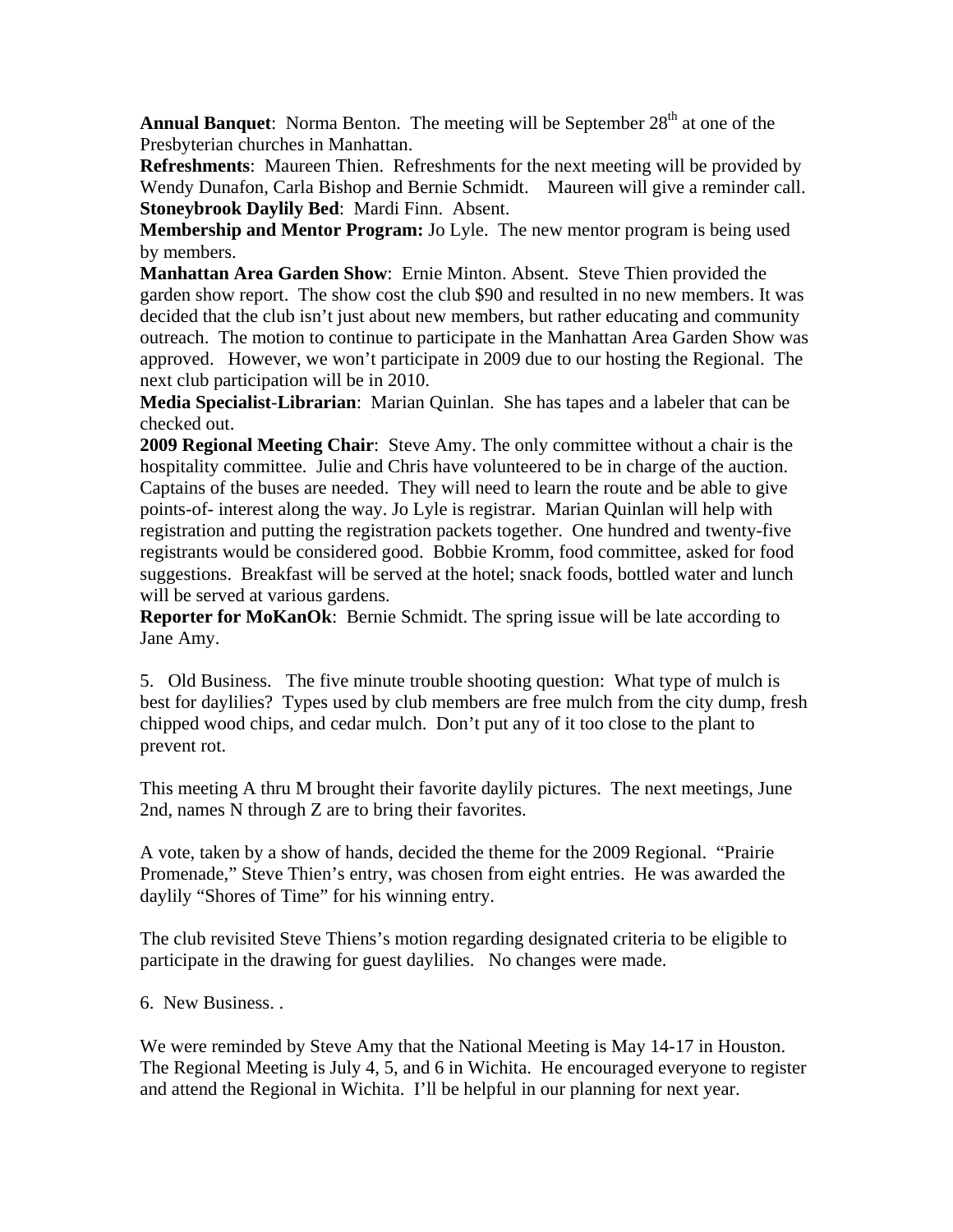7. Refreshments. We broke for refreshments at 8::05. . They were provided by Ann Redmon, Ruby Zabel and Kay Hummels.

8. Program. No program due to the large daylily drawing.

9. Steve Thien held the daylily drawing for the returned guest daylilies, new guest daylilies and purchased daylilies that were awarded at ½ price.

10. Meeting adjourned at approximately 9:20.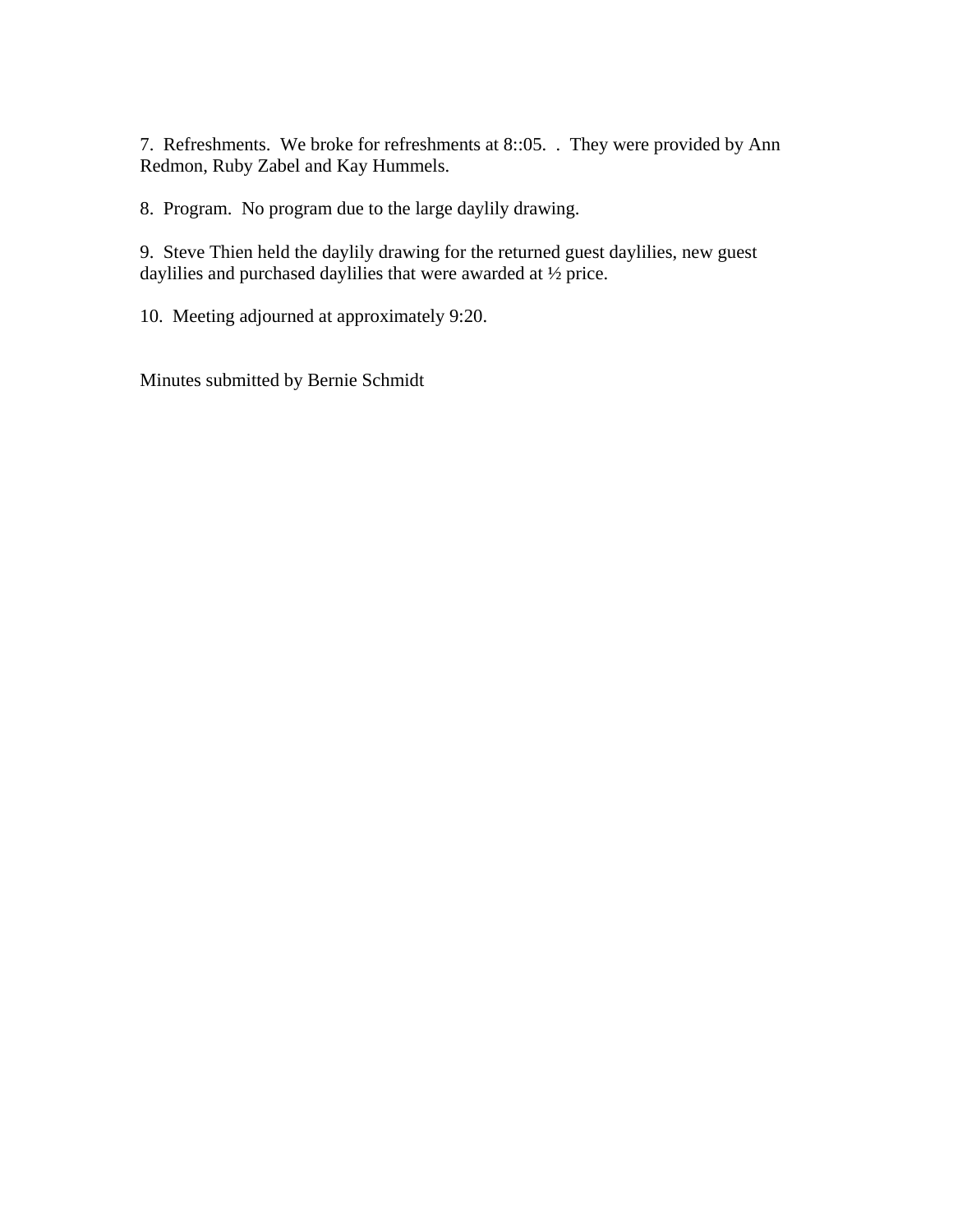Member's Meeting

Date: Monday, June 2, 2008 Time: 7 p.m. Place: Throckmorton Hall, KSU Present: President, Jane Amy; Vice President, Carla Bishop; Treasurer, Steve Thien; Secretary, Bernie Schmidt; and 41 members

Social time was held from 6:30 -6:55 p.m.

1. The meeting was called to order 6:55 p.m. by President, Jane Amy. We had one new member, Frank Schmeidler, who is a master gardener living in Manhattan. Jane reminded members to sign the attendance sheet and our program followed.

Program: Carla Bishop introduced the evening's guest speaker, Bob Tankesley-Clarke. He is the Region 11 Hybridizer Liaison and a former Region 11 Vice President. Eric and Bob Tankesley-Clarke relocated form the St Louis area to California over 25 years ago. With over 150 registered daylilies, Bob was knowledgeable of the hybridizing, registering and the award process. He gave a power-point presentation sharing pictures of many of the Tankesley-Clarke introductions and Adamgrove gardens.

Among the many beautiful daylily images viewed were: Trickster 2004 (orange gold blend with red orange eye above large yellow green throat), Africa1987 ( a deep black red self), Fizz, Sizzle, Footloose 2004 (maroon yellow blend spider), Lord Jim 2005 (a gorgeous spider), Frick and Frack 2007: Frick (a purple self, green throat) Frack (gold with orange washed eye), Sunspire 2007(very tall at 45", bright yellow self above yellow green throat), Volcano 1998 ( received an HM), and another to receive Honorable Mention was Crouching Tiger 2003 (HM 2005). He shared some of his potted seedlings with members and provided some plants for our drawing.

2. Minutes from the April 21, 2008 meeting were approved.

3. Treasurer's report. Steve Thien.

The financial report for April -June 2008 showed an ending balance of \$11,340.18 as of May 28, 2008. The financial report was approved.

 The club is now a member of The American Hemerocallis Society. Doing so enables the club to apply for insurance to protect members especially during garden tours.

4. Committee reports.

**Meetings and Programs**: Carla Bishop. Our daylily sale will be planned during the August Meeting. The year's final meeting/annual potluck will be in October.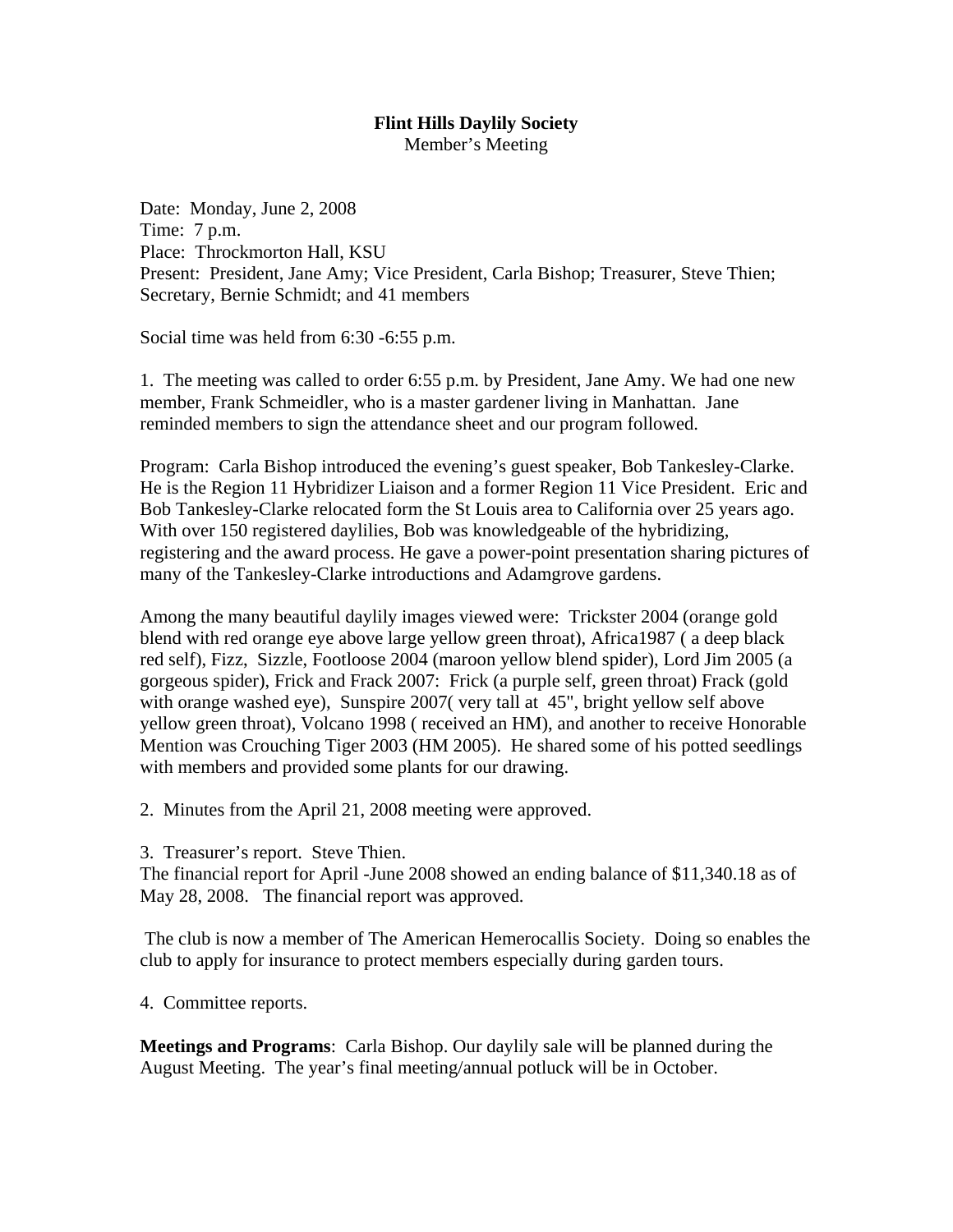**Daylily Show**: Bobbie Kromm. The daylily show is June 28 on the Town Center Mall. Set-up is from 8 a.m. to 10 a.m. Display: 10 a.m. to 4 p.m. Bobbie explained the event and circulated a signup sheet for work commitments and gave out a procedure handout. Gary's motion to purchase a club banner was approved. Julie and Irene will get it designed. The cost should not exceed \$200. It most likely won't be ready for the daylily show, but for the Farmers Market sale.

**FHDS Farmers Market Sale**: Rick & Irene Johnson. The sale is August 23. Irene suggested our prices stay the same: \$3 for unknown (give color and estimated height), \$4 for all others. Irene will circulate a work commitment sheet later.

**Publicity**: Julie Lea. She is getting the bookmarks ready. Julie placed a notice of tonight's meeting in the "Mercury."

**Growers Tour & Buying Trip**: Gary McKenzie. The buying tour will be held June  $29<sup>th</sup>$ . The group going on the tour will leave from the Mall. The gardens visited will be: Gene & Penny Stormann of Pleasant Hill Daylilies (Topeka), Rich Schaplowsky and Gaye Tannenbaum of South Wind Daylily Farm (Oskaloosa), Allen & Hanna Clinton of Clair de Lune Garden (McLouth), and Ralph & Mary Gale (Eskridge).

**Member's Garden Tour**: Mardi Finn. The tour will be held July 12. Mardi needs more gardens for the tour. Ruby Zabel volunteered her garden tonight. Gary asked if members from the Manhattan Garden Club could join us on the tour. It was decided that the possibility will be discussed next year.

**Annual Banquet:** Norma Benton. The banquet will be September 28<sup>th</sup> at the Presbyterian Church located 8th and Leavenworth in Manhattan.

**Refreshments**: Maureen Thien. Refreshment for our August meeting will be provided by Rick Johnson, Linda Marston, Bobbie Kromm, and Barbe O'Hara. Maureen will give them a reminder call.

**Stoneybrook Daylily Bed**: Mardi Finn. She cleaned the bed and plants are growing nicely.

**Membership and Mentor Program:** Jo Lyle. Remember to let her know if we hear of circumstances where a card should me sent.

**Manhattan Area Garden Show**: Ernie Minton. His report was given at our last meeting.

**Media Specialist**-**Librarian**: Marian Quinlan. John Markham is using the labeler. Contact him if you need it.

**2009 Regional Meeting Chair**: Steve Amy was absent. Jane Amy encouraged everyone to register for the 2008 Regional in Wichita. It will help us organize our regional next year.

**Reporter for MoKanOk**: Bernie Schmidt. There was nothing to report.

5. Old Business. The five minute trouble shooting question was omitted due to our long program. Members with names N thru Z were to bring their favorite daylily's picture. There was only one response.

6. New Business. Topeka is giving us \$400 for our hospitality room during the regional.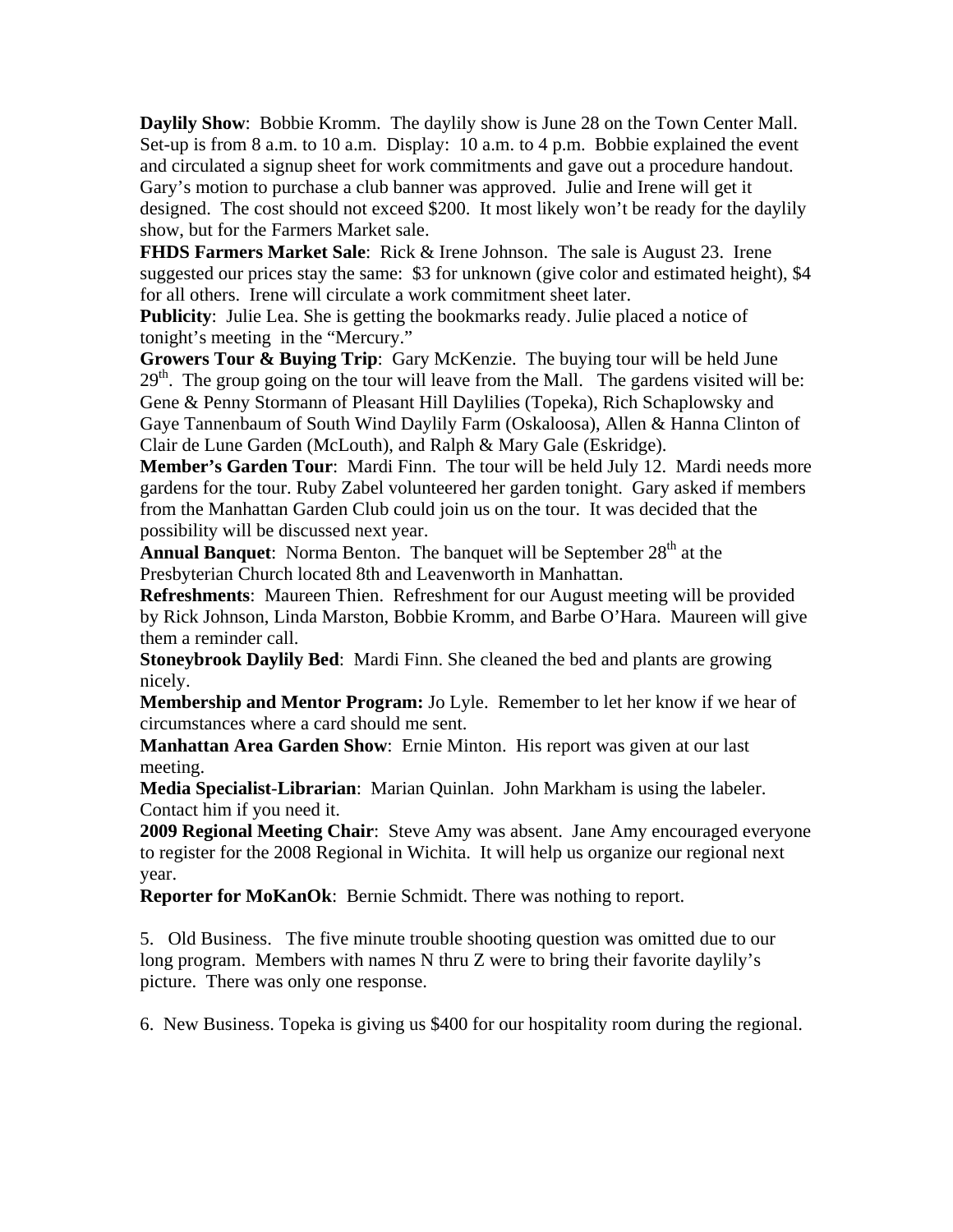All regions are encouraged to be incorporated so officers and members aren't liable for accidents during tours, etc. Carla motioned we become incorporated in the State of Kansas. Steve Thien seconded. Motion carried.

Since we have only one sale a year we don't need to collect taxes.

7. Refreshments. We broke for refreshments provided by Wendy Dunafon, Carla Bishop and Bernie Schmidt

8. Steve Thien. The daylily drawing included many Region 11 day lilies, some from Bob-Tankesley-Clarke, and Barks daylilies. Steve managed to have a large number for the drawing—some free the others only \$5.

9. The meeting adjourned at approximately 9:30.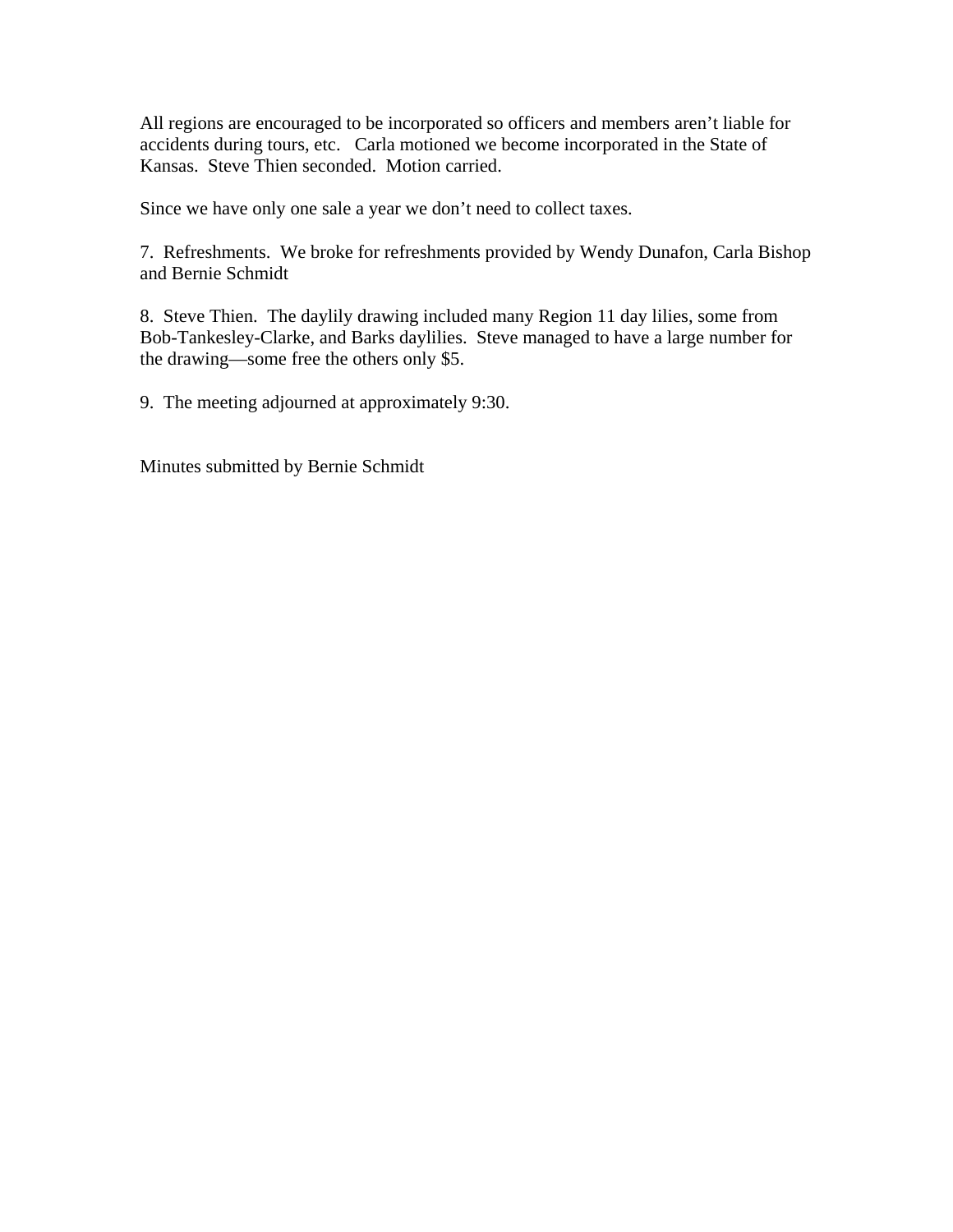Member's Meeting

Date: Monday, August 4, 2008 Time: 7 p.m. Place: Throckmorton Hall, KSU Present: President, Jane Amy; Treasurer, Steve Thien; Secretary, Bernie Schmidt; and 32 members

Social time was held from 6:30 -7:00 p.m.

1. The meeting was called to order at 7:05 p.m. by President, Jane Amy. She introduced three new members, Jim Parker and Stan and Dorine Elsea. Their information is as follows: Jim Parker, 604 Barrington Dr., Manhattan, KS 66503. His email is jimparker@ks.usda.gov and phone number is 537-2563. Stan & Dorine Elsea, 5861 Eureka Dr., Manhattan, KS 66503. Their email is swelsea@att.net and the phone number is 776-8549.

2. The minutes from the June meeting were approved.

3. Treasurer's report. Steve Thien. The financial report for June-July, 2008 showed an ending bank balance of \$9, 792.11 as of August 2, 2008. Gary asked about the payment to Scott Bean. Scott received \$100 for photography rights. We'll use his photo of the prairie and wildflowers for the 2009 Regional promotional materials, the bookmark, etc. The picture was posted on the bulletin board for viewing.

4. Committee reports.

#### **Meetings and Programs**: Carla Bishop. Absent

**Daylily Show**: Bobbie Kromm. Bobbie thanked members for helping with the June 28<sup>th</sup> bloom display on the Town Center Mall. It was a success with at least 2,000 daylilies on display. A motion to suspend next year's Mall show was approved. The display will continue in 2010 and Bobbie will take care of Mall reservations for that date.

**FHDS Farmers Market Sale**: Rick & Irene Johnson. Irene passed out material covering all we'll ever need to know regarding the daylily sale. The dig, wash and tag event at Rick and Irene's home is Wednesday & Thursday, August  $20 \& 21$  at 8 a.m. – until dark. All hands are needed! If you know what you are going to dig, please send Steve Amy a list. Send an image of each one too, if you are able. Member's pre-sale and potluck is Friday, August 22<sup>nd</sup> at 6.m. It'll be held at Ann & Dave Redmon's home at 2232 Cedar Acres, Manhattan. Bring lawn chairs and a covered dish. We may arrive before 6 p.m. The sale is August  $23<sup>rd</sup>$  at the Farmer's Market  $5<sup>th</sup>$  and Humboldt. Set up is 6:30 a.m. and the sale begins at 8 a.m. The club has stalls 11, 12, and 13 on the south side next to the street. Irene has a canopy that will be set up.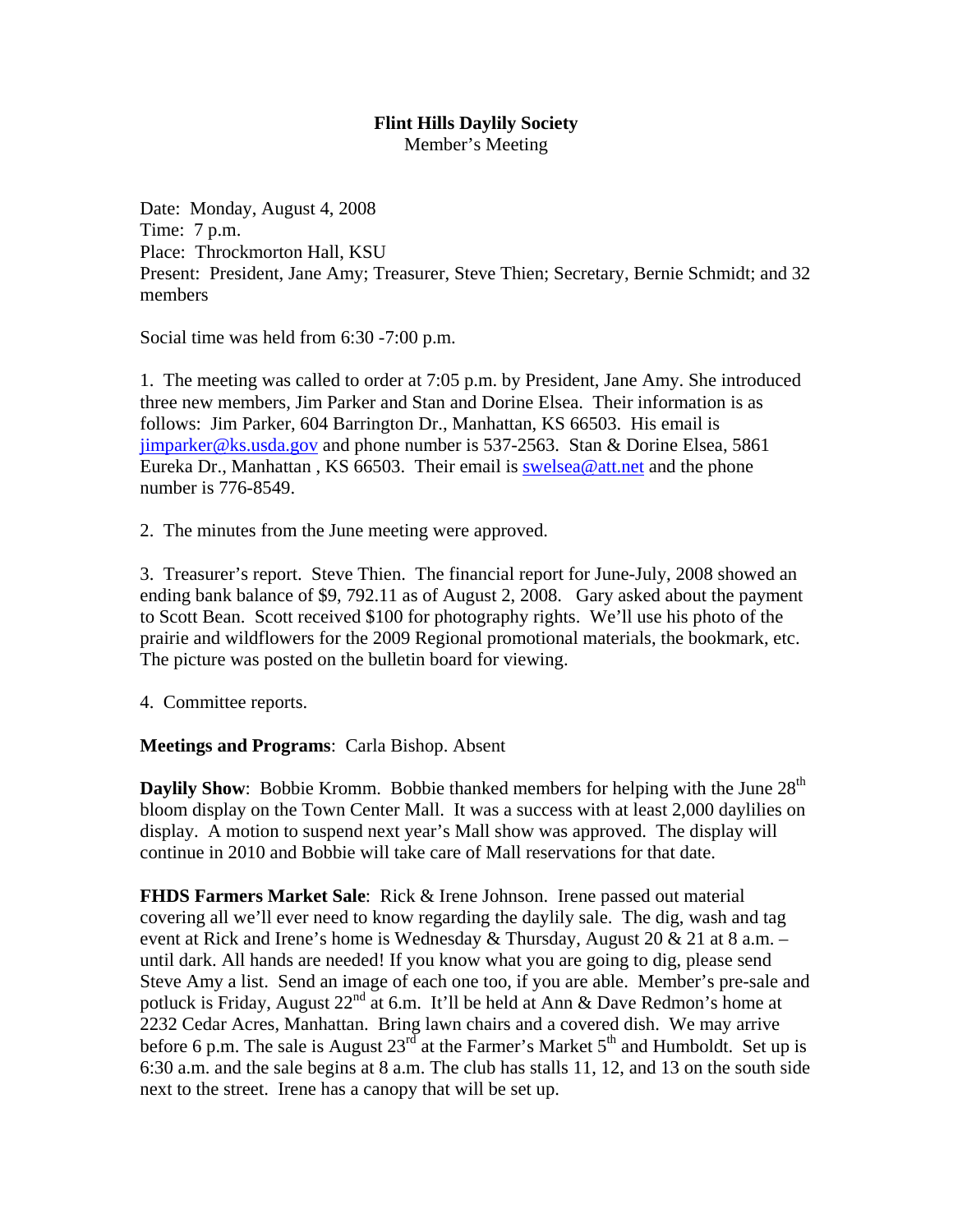**Publicity**: Julie Lea. Absent Ann Redmon brought the flyers for the sale. She said Julie will put an ad in the paper.

**Growers Tour & Buying Trip:** Gary McKenzie. The buying tour was held June 29<sup>th</sup>. The gardens visited were: Gene & Penny Stormann of Pleasant Hill Daylilies (Topeka), Rich Schaplowsky and Gaye Tannenbaum of South Wind Daylily Farm (Oskaloosa), Allen & Hanna Clinton of Clair de Lune Garden (McLouth), and Ralph & Mary Gale (Eskridge). There was poor attendance, but those going had a good time and purchased lots of daylilies. A second tour and buying trip was made by Gary and Frank.

**Member's Garden Tour:** Mardi Finn. The garden tour on July 12<sup>th</sup> was delightful in spite of the rain. Mardi thanked those who opened their gardens to members. A motion to suspend next year's garden tour (to allow more preparation time for the Regional) was approved.

**Annual Banquet:** Norma Benton. Absent. The banquet will be September 28<sup>th</sup> at the Presbyterian Church located 8th and Leavenworth in Manhattan. Time is from  $4 - 7$  p.m.

**Refreshments**: Maureen Thien. Refreshment for this evening will be provided by Linda Marston, Bobbie Kromm, and Barbe O'Hara.

**Stoneybrook Daylily Bed**: Mardi Finn. There are still some daylilies blooming at Stoneybrook and doing very well with little care.

**Membership and Mentor Program:** Jo Lyle. She reminded us to use the mentor program. Gary suggested that new people be reminded of the monthly meetings with a phone call and that new members be assigned a mentor. No action was taken.

**Manhattan Area Garden Show**: Ernie Minton. His report was given previously.

**Media Specialist**-**Librarian**: Marian Quinlan. Absent.

**2009 Regional Meeting Chair**: Steve Amy. Steve was pleased that many of the members, who will host gardens next year, attended the 2008 regional in Wichita. Comparisons were made regarding what Wichita did and what we plan to do. We will have breakfast at the motel and snacks in all gardens. Steve said that FHSD is now incorporated. Before incorporation, all members would have been held liable, for a mishap, and could have been sued. In October, Steve will be asking for volunteers to bake cookies, be in charge of the buses, weed, dead head and etc. for the Regional. Jeanette has been working on ideas for the table decorations.

**Reporter for MoKanOk**: Bernie Schmidt. She submitted a club report to the MoKanOk for the fall issue.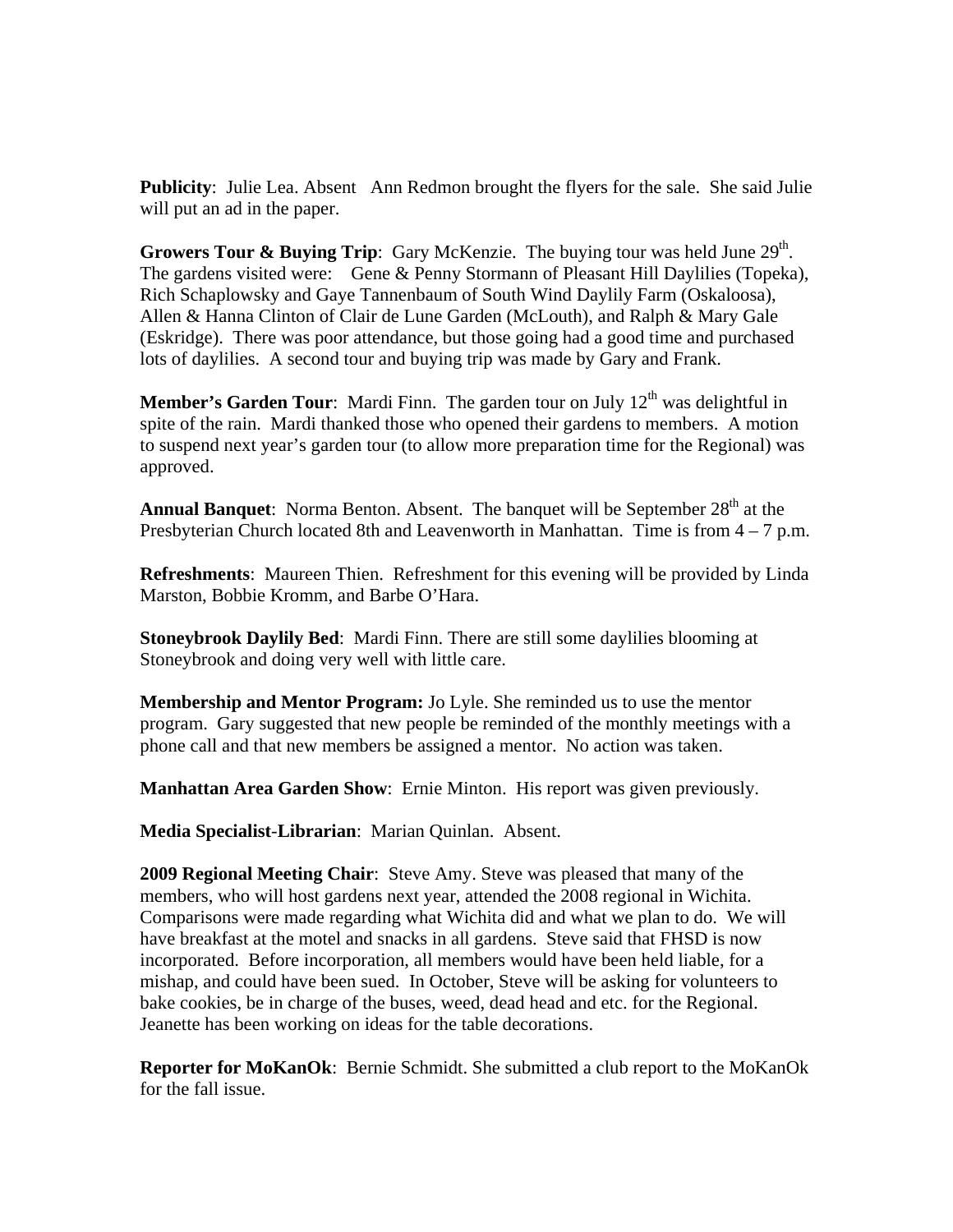5. Old Business. Five minutes for trouble shooting: How do you get rid of grasshoppers? Early spraying was suggested. Steve Thien told us about Dan Trimmer's cure for "spring fever" in daylilies. He distributed a paper on the 3-step spray program using Orthene insecticide.

6. New Business. Jane encouraged everyone (who is an AHS member) to vote in the 2008 AHS popularity poll for ten of their favorite daylilies. A hard copy ballot was distributed. Go to www.daylilies.org/PopPoll/ballot.html to vote on line.

7. Refreshments. We broke for refreshments furnished by Linda, Bobbie, and Barbe.

8. Steve Thien. Steve held the club daylily drawing. Nine members were lucky winners of a new "Topguns" daylily at a reduced price. One guest daylily, returned by a member, was also given away in the drawing.

9. The meeting adjourned at 8:50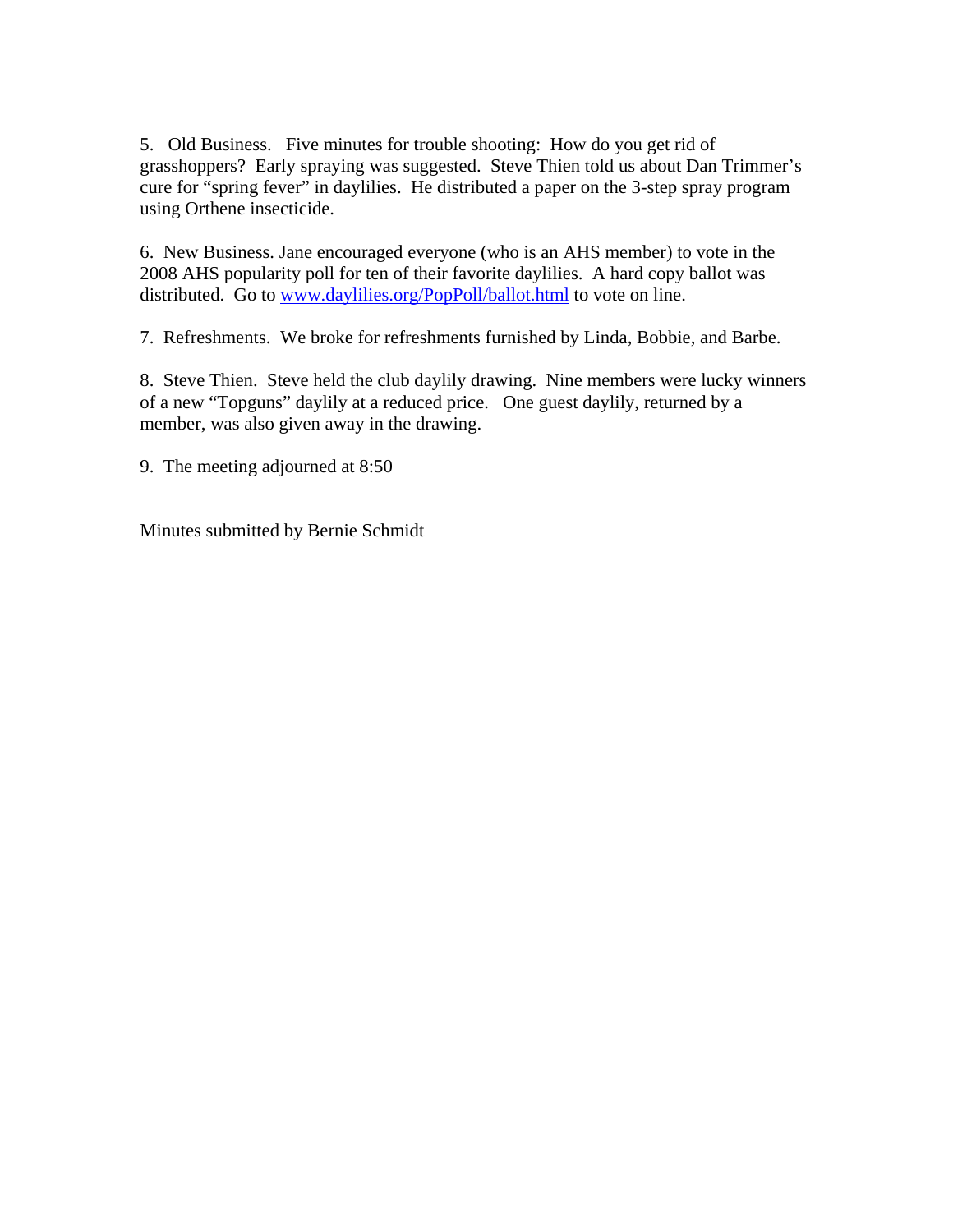Fall Banquet and Meeting

Date: Sunday, September 28, 2008 Time: 4:00 p.m. Place: Presbyterian Church located 8th and Leavenworth Present: President, Jane Amy; Treasurer, Steve Thien; Secretary, Bernie Schmidt; and 35 members

Banquet time: 4:00 – 5:00 p.m.

1. The meeting was called to order at 5 p.m. by President, Jane Amy. There were no new members to introduce. Sue Sauvain introduced her sister, Nancy, as a guest.

2. The minutes from the August meeting were approved.

3. Treasurer's report. Steve Thien. The financial report for August-September, 2008 showed an ending bank balance of \$14,894.55 as of September 24, 2008. The largest income for the period, \$5,550.00, came from the Farmer's Market daylily sale.

4. Committee reports.

No committee reports were presented except for the daylily sale and the Regional report.

**FHDS Farmers Market Sale**: Rick & Irene Johnson. Irene reported that the event went very well. She was pleased with the number of helpers for digging, cleaning, tagging and with the sale the next day. Although it was raining, helpers and customer showed up to make the FHDS Farmers Market Sale a record sale.

**2009 Regional Meeting Chair**: Steve Amy. Steve gave an update on the plans for the 2009 Regional. We still need a chairperson for the hospitality room. The bus captain chairman has changed. Gary McKenzie declined. Ernie Minton will be doing the job. Six to twelve bus captains are needed. Jo Lyle, registrar, needs assistants. Marian Quinlan needs help putting together registration packets. Chris and Julie Parsons are in charge of the auction. If you know someone who wants to donate plants for the auction, have them contact the Parsons. Steve said Wichita's 2008 Regional budget will serve as a model for our club as it worked very well for Wichita. Many volunteers are still needed. A clipboard with signup sheets was circulated. Volunteers needed are: at the registration table, the hospitality suite, with the registration plants, registration bags, garden help (chairperson), garden food, and bus captains.